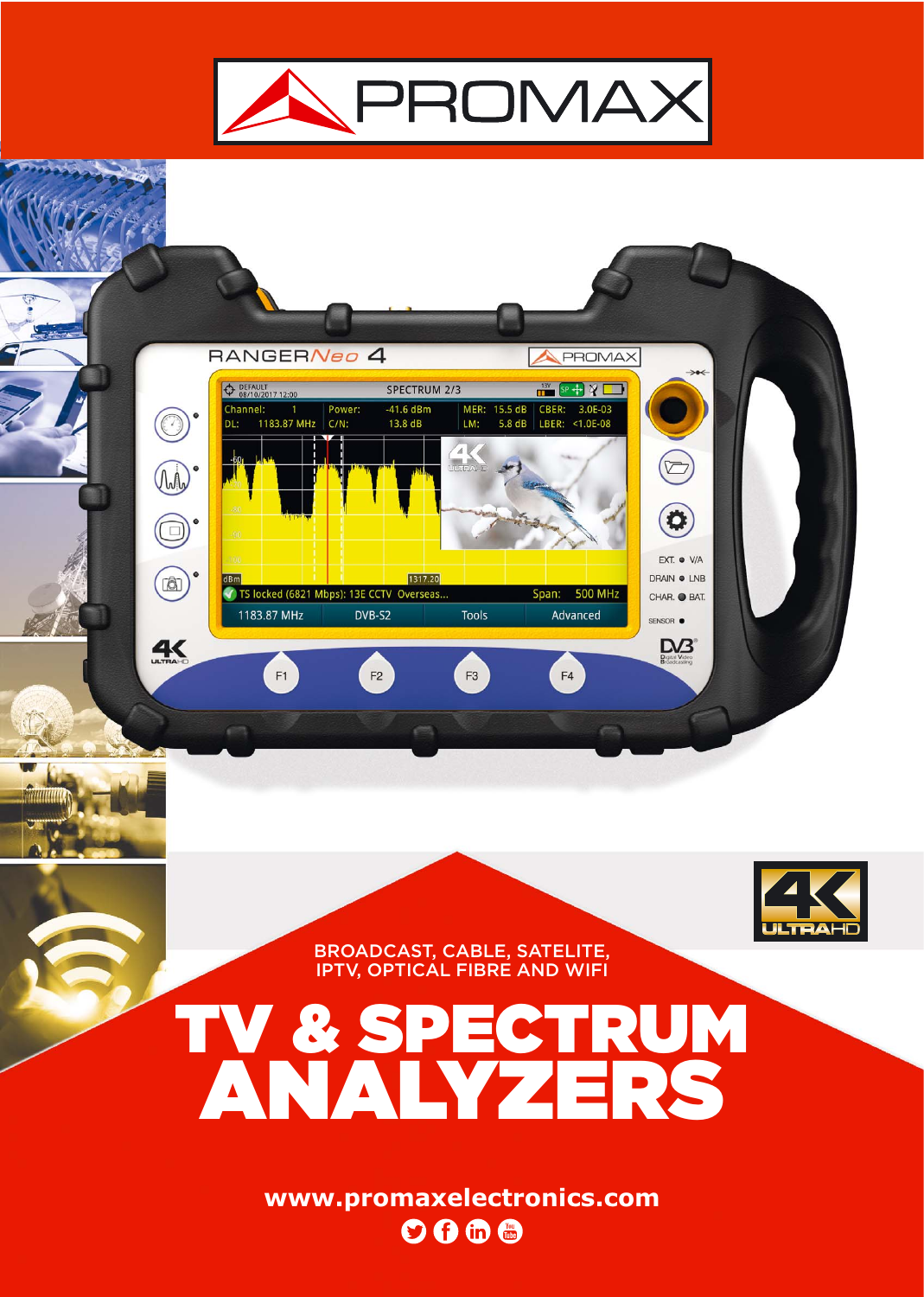

| <b>SPECIFICATIONS</b>                                                                                                                                                                                                                                                                  | <b>RANGER Neo Lite</b>                                                                                                                                                                                                                                                                                                                                                                                                                                                                                                                                                                                                                        | <b>RANGER Neo +</b>                                                                                                                                                                  | <b>RANGER Neo 2</b>                                                                                                                                                               | <b>RANGER Neo 3</b>                                         | <b>RANGER Neo 4</b>          |  |  |  |  |
|----------------------------------------------------------------------------------------------------------------------------------------------------------------------------------------------------------------------------------------------------------------------------------------|-----------------------------------------------------------------------------------------------------------------------------------------------------------------------------------------------------------------------------------------------------------------------------------------------------------------------------------------------------------------------------------------------------------------------------------------------------------------------------------------------------------------------------------------------------------------------------------------------------------------------------------------------|--------------------------------------------------------------------------------------------------------------------------------------------------------------------------------------|-----------------------------------------------------------------------------------------------------------------------------------------------------------------------------------|-------------------------------------------------------------|------------------------------|--|--|--|--|
| <b>DIGITAL BROADCAST</b><br><b>STANDARDS</b>                                                                                                                                                                                                                                           | DVB-T/T2, DVB-T2 lite<br>DVB-C/C2<br>DVB-S/S2<br>DVB-S2 Multistream<br>ISDB-T/T <sub>B</sub><br>DSS, ACM / VCM / CCM                                                                                                                                                                                                                                                                                                                                                                                                                                                                                                                          | Also includes:<br>DAB, DAB+ (opcional)                                                                                                                                               | Also includes:<br>MPEG-TS                                                                                                                                                         | Also includes:<br>DVB-T2-MI<br>DAB, DAB+                    |                              |  |  |  |  |
| <b>AUDIO CODECS</b>                                                                                                                                                                                                                                                                    |                                                                                                                                                                                                                                                                                                                                                                                                                                                                                                                                                                                                                                               | MPEG-1, MPEG-2, AAC, HE-AAC, Dolby Digital, Dolby Digital Plus                                                                                                                       |                                                                                                                                                                                   |                                                             |                              |  |  |  |  |
| <b>VIDEO CODECS</b>                                                                                                                                                                                                                                                                    | MPEG-2, MPEG-4 / H.264, HEVC / H.265                                                                                                                                                                                                                                                                                                                                                                                                                                                                                                                                                                                                          |                                                                                                                                                                                      |                                                                                                                                                                                   |                                                             |                              |  |  |  |  |
| <b>INPUTS AND OUTPUTS</b>                                                                                                                                                                                                                                                              | - Universal RF input 50/75 $\Omega$<br>- HDMI output<br>- IP interface for remote control<br>- Analogue Video/Audio input<br>-2xUSB (Type-A) for data transfering                                                                                                                                                                                                                                                                                                                                                                                                                                                                             |                                                                                                                                                                                      | Also includes:<br>Also includes:<br>ASI-TS input and output   - 1 pps input<br>(BNC Female, 75 $\Omega$ )<br>- IPTV multicast input<br>(UDP / RTP, RJ45)<br>Common Interface slot |                                                             |                              |  |  |  |  |
| <b>FUNCTIONS</b>                                                                                                                                                                                                                                                                       | - Constellation diagram<br>- PLS (Physical Layer Scrambling)<br>- Screenshots and Datalogger for<br>- Service recording<br>- LTE ingress test<br>- Ultra fast spectrum analyzer<br>- Field strength measurement<br>measurement reports<br>- Dynamic echoes analysis<br>(70 ms sweep time)<br>- Beacon-Flyaways for SNG & VSAT - Task planner<br>- StealthID (instant identification<br>- 4K Frame grabber<br>- Wideband LNB<br>of tuning parameters)<br>- MAX and MIN hold<br>- WiFi 2.4 GHz<br>- FM RDS radio measurement and<br>- LTE 1.8 GHz<br>decodina<br>- OTT                                                                          |                                                                                                                                                                                      |                                                                                                                                                                                   |                                                             |                              |  |  |  |  |
| <b>ADDITIONAL FUNCTIONS</b>                                                                                                                                                                                                                                                            |                                                                                                                                                                                                                                                                                                                                                                                                                                                                                                                                                                                                                                               | Merogram<br>Spectrogram<br>Signal monitoring<br>Remote control (webControl) - IPTV multicast<br>MER by carrier<br>- Video/Audio Streaming<br>- SCAN + TILT<br>- Shoulder attenuation | Also includes:<br>- TS recording<br>- TS analysis<br>measurement and decoding                                                                                                     | Also includes:<br>Network delay (DVB)<br>DVB-T2-MI analysis | Also includes:<br>4K decoder |  |  |  |  |
| <b>SPECTRUM ANALYZER</b><br><b>Frequency Margin</b><br><b>Measurement range</b><br>Span                                                                                                                                                                                                | From 5 - 1000 MHz (Terrestrial)<br>From 250 - 2500 MHz (Satellite)<br>From 10 - 130 dBµV<br>Full / 500 / 200 / 100 / 50 / 20 / 10 MHz                                                                                                                                                                                                                                                                                                                                                                                                                                                                                                         |                                                                                                                                                                                      |                                                                                                                                                                                   |                                                             |                              |  |  |  |  |
| <b>Resolution bandwidths</b>                                                                                                                                                                                                                                                           | 100 kHz                                                                                                                                                                                                                                                                                                                                                                                                                                                                                                                                                                                                                                       | 100, 200 kHz<br>1 MHz                                                                                                                                                                | 2 kHz (terrestrial)<br>10, 20, 30, 40, 100, 200 kHz<br>1 MHz                                                                                                                      |                                                             |                              |  |  |  |  |
| <b>MEASUREMENT MODE (please)</b><br>refer to STANDARDS section)<br><b>Frequency Margin</b><br><b>DVB-T COFDM</b><br>DVB-T2 Base and Lite COFDM<br>DVB-C QAM<br>DVB-C2 COFDM<br>PAL, SECAM and NTSC<br>FM radio<br><b>DVB-S QPSK</b><br>DVB-S2 OPSK, 8PSK, 16/32APSK<br><b>DSS QPSK</b> | From 5 - 1000 MHz (Terrestrial)<br>From 250 - 2350 MHz (Satellite)<br>Power (35 to 115 dBµV), CBER, VBER, MER, C/N, Link margin<br>Power (35 to 115 dBµV), CBER, C/N, LBER, MER, Link Margin, BCH ESR, LDP iterations, Wrong packets<br>Power (45 to 115 dBµV), BER, MER, C/N, Link margin<br>Power (45 to 115 dBµV), CBER, MER, C/N, LBER, BCH ESR, LDP iterations, wrong packets<br>M, N, B, G, I, D, K and L<br>Level measurement<br>Power (35 to 115 dBµV), CBER, MER, C/N, Link Margin<br>Power (35 to 115 dBµV), CBER, LBER, MER, C/N, BCH ESR, Wrong packets, Link Margin<br>Power (35 to 115 dBµV), CBER, VBER, MER, C/N, Link margin |                                                                                                                                                                                      |                                                                                                                                                                                   |                                                             |                              |  |  |  |  |
| <b>INTERNAL STORAGE</b>                                                                                                                                                                                                                                                                |                                                                                                                                                                                                                                                                                                                                                                                                                                                                                                                                                                                                                                               |                                                                                                                                                                                      | 6 GB for measurement protocols, screenshots and transport stream recordings                                                                                                       |                                                             |                              |  |  |  |  |
| <b>PC CONNECTION</b><br>(via ethernet interface)                                                                                                                                                                                                                                       | NetUpdate 4 (free software) + Free and automatic firmware updates + User customised channel plans<br>+ Measurement reports and screenshots                                                                                                                                                                                                                                                                                                                                                                                                                                                                                                    |                                                                                                                                                                                      |                                                                                                                                                                                   |                                                             |                              |  |  |  |  |
| <b>GENERAL</b>                                                                                                                                                                                                                                                                         | Hybrid operation: Touch screen (7") or conventional keyboard<br>DiSEqC 2.x generator (DiSEqC 1.2 commands implemented)<br>dCSS / SCD 2 (EN50607) and SATCR/SCD (EN50494)                                                                                                                                                                                                                                                                                                                                                                                                                                                                      |                                                                                                                                                                                      |                                                                                                                                                                                   |                                                             |                              |  |  |  |  |
| <b>BATTERY</b>                                                                                                                                                                                                                                                                         | > 2h                                                                                                                                                                                                                                                                                                                                                                                                                                                                                                                                                                                                                                          | > 4 h (smart battery)                                                                                                                                                                |                                                                                                                                                                                   |                                                             |                              |  |  |  |  |
| <b>HARD CASE</b>                                                                                                                                                                                                                                                                       | Optional                                                                                                                                                                                                                                                                                                                                                                                                                                                                                                                                                                                                                                      | Included                                                                                                                                                                             |                                                                                                                                                                                   |                                                             |                              |  |  |  |  |

| <b>OPTIONS</b>                                                                        | <b>RANGERNeo +</b> | <b>RANGERNeo 2</b> | <b>RANGERNeo 3</b> | RANGERNeo 4     |  |
|---------------------------------------------------------------------------------------|--------------------|--------------------|--------------------|-----------------|--|
| DAB, DAB+                                                                             | Available          | Available          | Included           | Included        |  |
| <b>GPS Coverage Analysis</b>                                                          | Available          | Available          | Included           | <b>Included</b> |  |
| Advanced DAB/DAB+ analyzer                                                            |                    | Available          | Available          | Available       |  |
| Advanced FM radio analyzer                                                            |                    | Available          | Available          | Available       |  |
| Rack assembly 19" 4U: 482 (W.) x 178 (H.) x 205 (D.) mm                               | Available          | Available          | Available          | Available       |  |
| OPM + Optical-to-RF converter + WiFi 5 GHz + LTE 2.6 GHz + 6 GHz RF input   Available |                    | Available          | Available          | Available       |  |
| WiFi 5 GHz + LTE 2.6 GHz + 6 GHz RF input                                             | Available          | Available          | Available          | Available       |  |

SPECIFICATIONS REFER TO EUROPEAN VERSION